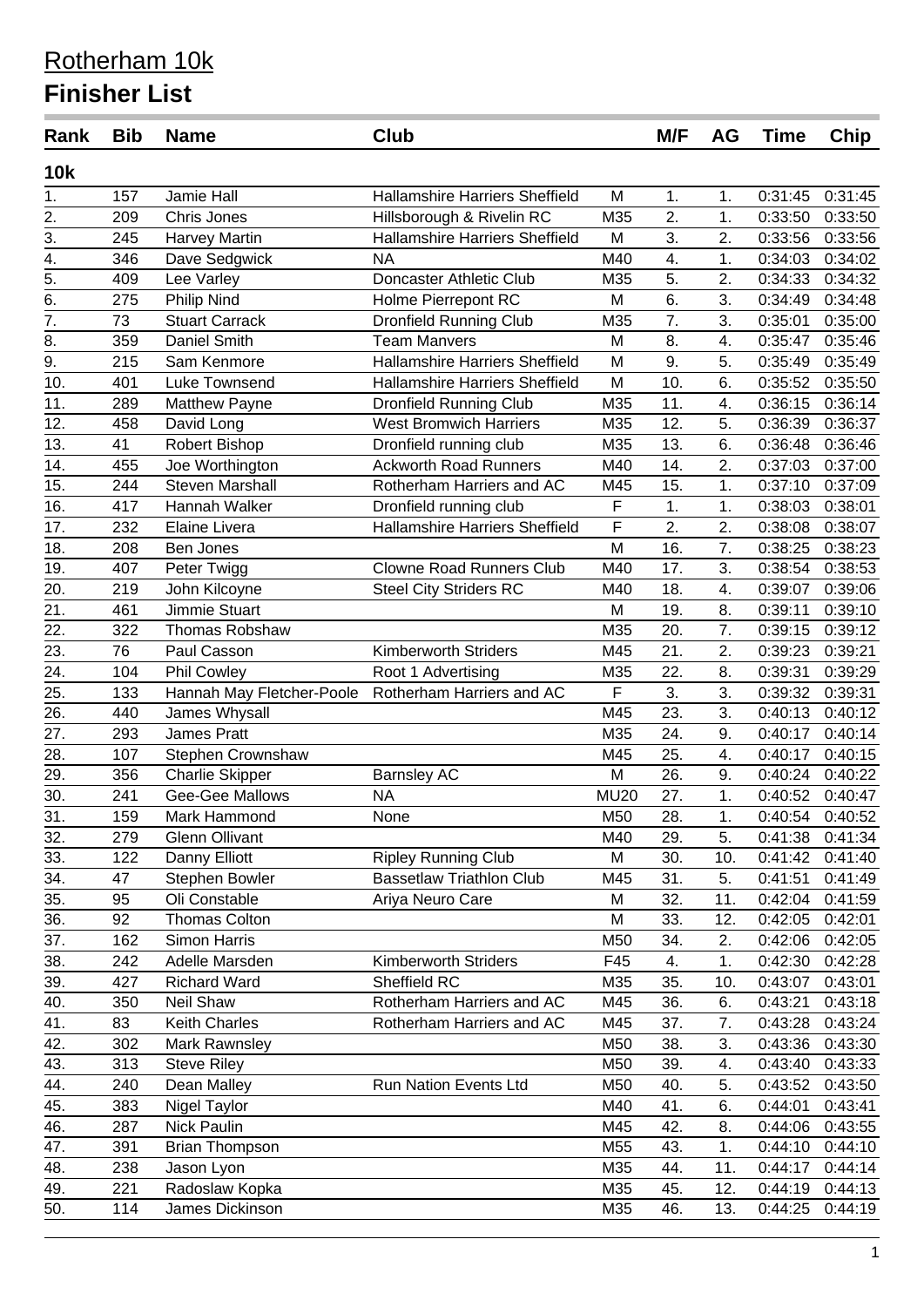| Rank              | <b>Bib</b> | <b>Name</b>                   | Club                          |                | M/F | AG  | <b>Time</b> | Chip    |
|-------------------|------------|-------------------------------|-------------------------------|----------------|-----|-----|-------------|---------|
| 51.               | 438        | Philip Whittaker              |                               | M35            | 47. | 14. | 0:44:32     | 0:44:23 |
| 52.               | 254        | <b>Christopher Mcnicholas</b> | <b>Barnsley Athletic Club</b> | M60            | 48. | 1.  | 0:44:36     | 0:44:32 |
| 53.               | 134        | Paul Gent                     |                               | M40            | 49. | 7.  | 0:44:37     | 0:44:29 |
| 54.               | 291        | <b>Wilson Peter</b>           | None                          | M55            | 50. | 2.  | 0:44:55     | 0:44:45 |
| 55.               | 437        | <b>Trevor Whitehead</b>       |                               | M45            | 51. | 9.  | 0:44:55     | 0:44:48 |
| 56.               | 175        | Rob Holehouse                 | <b>Dronfield Running Club</b> | M35            | 52. | 15. | 0:45:10     | 0:45:00 |
| 57.               | 339        | Mark Scaife                   |                               | M40            | 53. | 8.  | 0:45:13     | 0:44:48 |
| $\overline{58}$ . | 43         | lan Booker                    |                               | M55            | 54. | 3.  | 0:45:17     | 0:45:13 |
| 59.               | 128        | Lee Felvus                    |                               | M40            | 55. | 9.  | 0:45:27     | 0:45:16 |
| 60.               | 416        | Daniel Walker                 |                               | M45            | 56. | 10. | 0:45:34     | 0:45:21 |
| 61.               | 393        | Andy Thorp                    |                               | M55            | 57. | 4.  | 0:45:37     | 0:45:34 |
| 62.               | $\, 8$     | Craig Alwash                  | <b>Barnsley Harriers</b>      | M45            | 58. | 11. | 0:45:38     | 0:45:34 |
| 63.               | 146        | <b>Patrick Grant</b>          |                               | M45            | 59. | 12. | 0:46:07     | 0:45:58 |
| 64.               | 355        | Adam Siu                      | Pure Physio                   | M              | 60. | 13. | 0:46:14     | 0:46:09 |
| 65.               | 373        | <b>Steve Lilley</b>           |                               | M50            | 61. | 6.  | 0:46:19     | 0:46:14 |
| 66.               | 329        | <b>Neil Rose</b>              |                               | M50            | 62. | 7.  | 0:46:20     | 0:46:19 |
| 67.               | 217        | Dot Kesterton                 | <b>Steel City Striders RC</b> | F65            | 5.  | 1.  | 0:46:22     | 0:46:20 |
| 68.               | 247        | <b>Hatton Matt</b>            | <b>Team Manvers</b>           | M40            | 63. | 10. | 0:46:23     | 0:46:20 |
| 69.               | 49         | Joe Bradbury                  |                               | <b>MU20</b>    | 64. | 2.  | 0:46:28     | 0:46:25 |
| 70.               | 94         | John Comrie                   |                               | M55            | 65. | 5.  | 0:46:40     | 0:46:39 |
| 71.               | 93         | David Commons                 |                               | M45            | 66. | 13. | 0:46:46     | 0:46:34 |
| 72.               | 262        | Gareth Morgan                 |                               | M45            | 67. | 14. | 0:46:47     | 0:46:35 |
| 73.               | 141        | Ian Goodall                   | <b>Sitwell Cycling Club</b>   | M45            | 68. | 15. | 0:46:47     | 0:46:42 |
| 74.               | 142        | Jodie Goodall                 |                               | F40            | 6.  | 1.  | 0:46:47     | 0:46:42 |
| 75.               | 223        | Angela Lally                  | Rotherham Harriers and AC     | F40            | 7.  | 2.  | 0:46:59     | 0:46:52 |
| 76.               | 111        | Gareth Denovan                | Scunthorpe & District AC      | M35            | 69. | 16. | 0:47:14     | 0:47:01 |
| 77.               | 200        | Gerard Jenkinson              |                               | M35            | 70. | 17. | 0:47:25     | 0:47:20 |
| 78.               | 338        | <b>Chris Lawrence</b>         | <b>Worksop Harriers</b>       | M50            | 71. | 8.  | 0:47:34     | 0:47:23 |
| 79.               | 319        | Philip Robinson               |                               | M45            | 72. | 16. | 0:47:37     | 0:47:27 |
| 80.               | 129        | Jonnie Fenton                 | <b>Valley Hill Runners</b>    | M50            | 73. | 9.  | 0:47:59     | 0:47:46 |
| 81.               | 180        | Matthew Howorth               |                               | M              | 74. | 14. | 0:48:06     | 0:48:03 |
| 82.               | 110        | <b>Bryony Dawson</b>          | Rotherham Harriers and AC     | F              | 8.  | 4.  | 0:48:12     | 0:47:57 |
| 83.               | 366        | Sarfaraz Sobhani              |                               | M45            | 75. | 17. | 0:48:14     | 0:48:04 |
| 84.               | 376        | David Stocks                  | <b>Kimberworth Striders</b>   | M35            | 76. | 18. | 0:48:23     | 0:48:16 |
| 85.               | 17         | <b>Craig Bailey</b>           |                               | M50            | 77. | 10. | 0:48:23     | 0:48:12 |
| 86.               | 304        | Karen Read                    | <b>Dronfield Running Club</b> | F35            | 9.  | 1.  | 0:48:38     | 0:48:35 |
| 87.               | 320        | Phin Robinson                 | Pure Physio                   | M40            | 78. | 11. | 0:48:42     | 0:48:29 |
| 88.               | 418        | Kelly Walker                  | Imotion Gym                   | F35            | 10. | 2.  | 0:48:45     | 0:48:20 |
| 89.               | 166        | Matthew Hazlehurst            |                               | M35            | 79. | 19. | 0:49:08     | 0:49:01 |
| 90.               | 397        | Jason Tompkin                 |                               | M50            | 80. | 11. | 0:49:17     | 0:48:56 |
| 91.               | 171        | <b>Steve Hill</b>             |                               | M40            | 81. | 12. | 0:49:20     | 0:49:10 |
| 92.               | 354        | Shaun Singleton               | Sheffield RC                  | M50            | 82. | 12. | 0:49:21     | 0:49:10 |
| 93.               | 3          | Kris Abrahams                 |                               | M35            | 83. | 20. | 0:49:22     | 0:49:15 |
| 94.               | 432        | Samantha Watling              |                               | $\overline{F}$ | 11. | 5.  | 0:49:30     | 0:49:23 |
| 95.               | 449        | Wayne Winfindale              |                               | M50            | 84. | 13. | 0:49:34     | 0:49:28 |
| 96.               | 18         | <b>Martin Bailey</b>          |                               | M45            | 85. | 18. | 0:49:40     | 0:49:29 |
| 97.               | 297        | Darren Pryce                  | <b>Kimberworth Striders</b>   | M50            | 86. | 14. | 0:49:47     | 0:49:40 |
| 98.               | 79         | Sam Caudwell                  |                               | M              | 87. | 15. | 0:49:50     | 0:49:03 |
| 99.               | 230        | Christian Limb                |                               | M45            | 88. | 19. | 0:49:52     | 0:49:42 |
| 100.              | 447        | Tom Wilson                    |                               | M40            | 89. | 13. | 0:49:57     | 0:49:25 |
| 101.              | 12         | Matthew Asbridge              |                               | M50            | 90. | 15. | 0:50:05     | 0:49:55 |
| 102.              | 121        | Elina Dzivite                 |                               | F35            | 12. | 3.  | 0:50:06     | 0:50:00 |
|                   |            |                               |                               |                |     |     |             |         |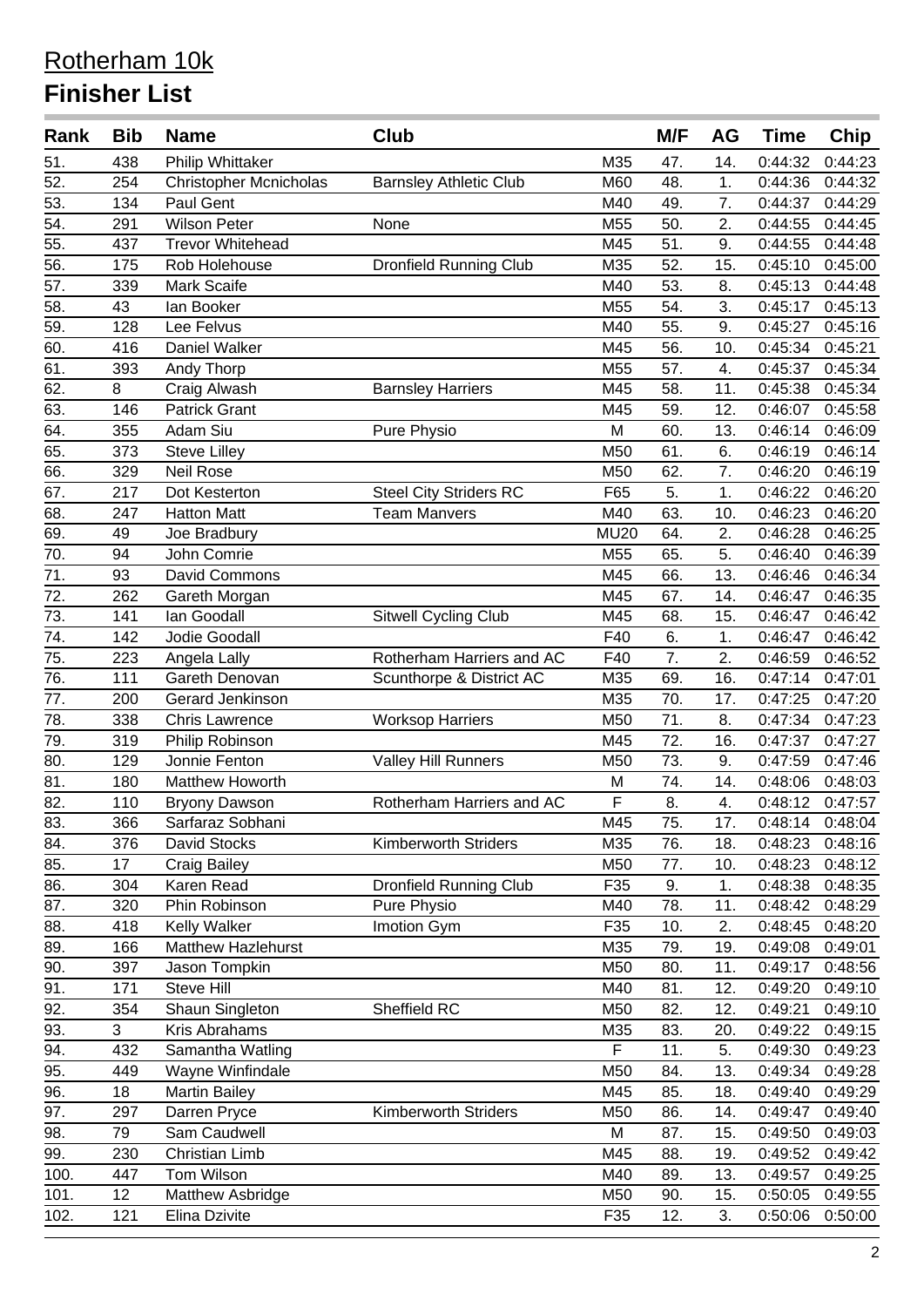| Rank | <b>Bib</b>              | <b>Name</b>            | <b>Club</b>                   |                         | M/F  | AG  | <b>Time</b> | Chip            |
|------|-------------------------|------------------------|-------------------------------|-------------------------|------|-----|-------------|-----------------|
| 103. | 100                     | <b>Stephen Cotter</b>  | Rotherham Harriers and AC     | M60                     | 91.  | 2.  | 0:50:09     | 0:49:59         |
| 104. | 48                      | Kelvin Bowskill        | Penistone fpr                 | M65                     | 92.  | 1.  | 0:50:09     | 0:50:04         |
| 105. | 164                     | Gareth Hayden          |                               | M35                     | 93.  | 21. | 0:50:10     | 0:49:29         |
| 106. | 345                     | <b>Richard Scott</b>   |                               | M55                     | 94.  | 6.  | 0:50:12     | 0:49:48         |
| 107. | 57                      | James Broomhead        | <b>Dronfield Running Club</b> | M40                     | 95.  | 14. | 0:50:18     | 0:49:52         |
| 108. | 402                     | Paul Townsley          |                               | M35                     | 96.  | 22. | 0:50:23     | 0:50:09         |
| 109. | 419                     | Dan Wall               |                               | M40                     | 97.  | 15. | 0:50:26     | 0:50:05         |
| 110. | 135                     | Jamie Gilbert          |                               | M40                     | 98.  | 16. | 0:50:29     | 0:50:09         |
| 111. | 201                     | Lizzie Jenkinson       |                               | F                       | 13.  | 6.  | 0:50:34     | 0:50:30         |
| 112. | 126                     | <b>Andrew Etches</b>   |                               | M40                     | 99.  | 17. | 0:50:39     | 0:50:09         |
| 113. | 386                     | Glyn Teasdale          |                               | M60                     | 100. | 3.  | 0:50:42     | 0:50:18         |
| 114. | 46                      | Matthew boucher        |                               | M45                     | 101. | 20. | 0:50:43     | 0:50:22         |
| 115. | 177                     | Adrian Holyhead        | <b>Kimberworth Striders</b>   | M55                     | 102. | 7.  | 0:50:51     | 0:50:39         |
| 116. | 174                     | Paul Holden            |                               | M40                     | 103. | 18. | 0:51:05     | 0:50:44         |
| 117. | 186                     | Samuel Hunter          |                               | M35                     | 104. | 23. | 0:51:18     | 0:50:45         |
| 118. | 435                     | Dominic Webster        |                               | M                       | 105. | 16. | 0:51:19     | 0:50:51         |
| 119. | $\overline{\mathbf{4}}$ | Nadeem Ahmadi          |                               | <b>MU20</b>             | 106. | 3.  | 0:51:21     | 0:51:20         |
| 120. | 56                      | Chris Broomhead        | <b>Dronfield Running Club</b> | M40                     | 107. | 19. | 0:51:23     | 0:50:57         |
| 121. | 361                     | <b>Eleanor Smith</b>   |                               | F                       | 14.  | 7.  | 0:51:25     | 0:51:11         |
| 122. | 259                     | Janine Moorcroft       |                               | F40                     | 15.  | 3.  | 0:51:27     | 0:51:12         |
| 123. | 113                     | Helen Dickinson        |                               | F45                     | 16.  | 2.  | 0:51:27     | 0:51:14         |
| 124. | 33                      | Dan Bennett            |                               | M35                     | 108. | 24. | 0:51:28     | 0:51:02         |
| 125. | 233                     | Anna Liversidge        |                               | F                       | 17.  | 8.  | 0:51:28     | 0:51:23         |
| 126. | 347                     | <b>Adam Senior</b>     |                               | M35                     | 109. | 25. | 0:51:40     | 0:51:25         |
| 127. | 155                     | Phil Haigh             | <b>Kimberworth Striders</b>   | M65                     | 110. | 2.  | 0:51:45     | 0:51:39         |
| 128. | 298                     | Saleem Rafiq           | <b>Steel City Striders</b>    | M40                     | 111. | 20. | 0:52:02     | 0:51:52         |
| 129. | 190                     | Nick Ibbotson          |                               | M40                     | 112. | 21. | 0:52:03     | 0:51:39         |
| 130. | 337                     | <b>Chris Sanderson</b> |                               | M35                     | 113. | 26. | 0:52:08     | 0:51:53         |
| 131. | 290                     | <b>Richard Perry</b>   |                               | M65                     | 114. | 3.  | 0:52:13     | 0:51:53         |
| 132. | 65                      | Jason Butcher          | <b>Rawmarsh Runners</b>       | M                       | 115. | 17. | 0:52:21     | 0:51:56         |
| 133. | 53                      | Nigel Bridgman         | Ariya Neuro Care              | M50                     | 116. | 16. | 0:52:43     | 0:52:29         |
| 134. | 51                      | Joe Brian              |                               | M65                     | 117. | 4.  | 0:52:49     | 0:52:41         |
| 135. | 310                     | Jake Richardson        |                               | M                       | 118. | 18. |             | 0:52:52 0:52:34 |
| 136. | 457                     | Jan Zajac              |                               | M45                     | 119. | 21. | 0:53:03     | 0:52:56         |
| 137. | $\overline{2}$          | Lee Abell              |                               | M50                     | 120. | 17. | 0:53:08     | 0:52:52         |
| 138. | 70                      | <b>Richard Carl</b>    |                               | M55                     | 121. | 8.  | 0:53:09     | 0:52:55         |
| 139. | 78                      | Dean Catley            | Kimberworth striders          | M45                     | 122. | 22. | 0:53:15     | 0:53:02         |
| 140. | 147                     | Michael Gray           |                               | M60                     | 123. | 4.  | 0:53:19     | 0:53:10         |
| 141. | 294                     | Karen Prescott-White   |                               | F35                     | 18.  | 4.  | 0:53:21     | 0:53:01         |
| 142. | 103                     | Gareth Coulson         |                               | M50                     | 124. | 18. | 0:53:33     | 0:53:26         |
| 143. | 158                     | William Hall           | None                          | M60                     | 125. | 5.  | 0:53:38     | 0:53:14         |
| 144. | 315                     | <b>Neill Roberts</b>   |                               | M40                     | 126. | 22. | 0:53:39     | 0:53:27         |
| 145. | 307                     | Stephen Reid           |                               | M45                     | 127. | 23. | 0:53:41     | 0:53:30         |
| 146. | 10                      | <b>Stephen Arliss</b>  |                               | M                       | 128. | 19. | 0:53:43     | 0:53:14         |
| 147. | 71                      | <b>Matthew Carr</b>    |                               | M                       | 129. | 20. | 0:53:44     | 0:53:10         |
| 148. | 40                      | Jennifer Bishop        |                               | F35                     | 19.  | 5.  | 0:53:46     | 0:53:46         |
| 149. | 399                     | Mike Torrington        |                               | M35                     | 130. | 27. | 0:53:48     | 0:53:31         |
| 150. | 309                     | Peter Reynolds         | Lonely Goat RC                | M40                     | 131. | 23. | 0:53:53     | 0:53:41         |
| 151. | 372                     | Gareth Stephenson      | Pure Physio                   | M35                     | 132. | 28. | 0:54:07     | 0:53:54         |
| 152. | 212                     | Jaroslaw Karwowski     |                               | M35                     | 133. | 29. | 0:54:13     | 0:53:40         |
| 153. | 375                     | Rebecca Stocks         | <b>Kimberworth Striders</b>   | F35                     | 20.  | 6.  | 0:54:19     | 0:54:13         |
| 154. | 462                     | Jessica Rowan          | Sheffield RC                  | $\overline{\mathsf{F}}$ | 21.  | 9.  | 0:54:21     | 0:54:08         |
|      |                         |                        |                               |                         |      |     |             |                 |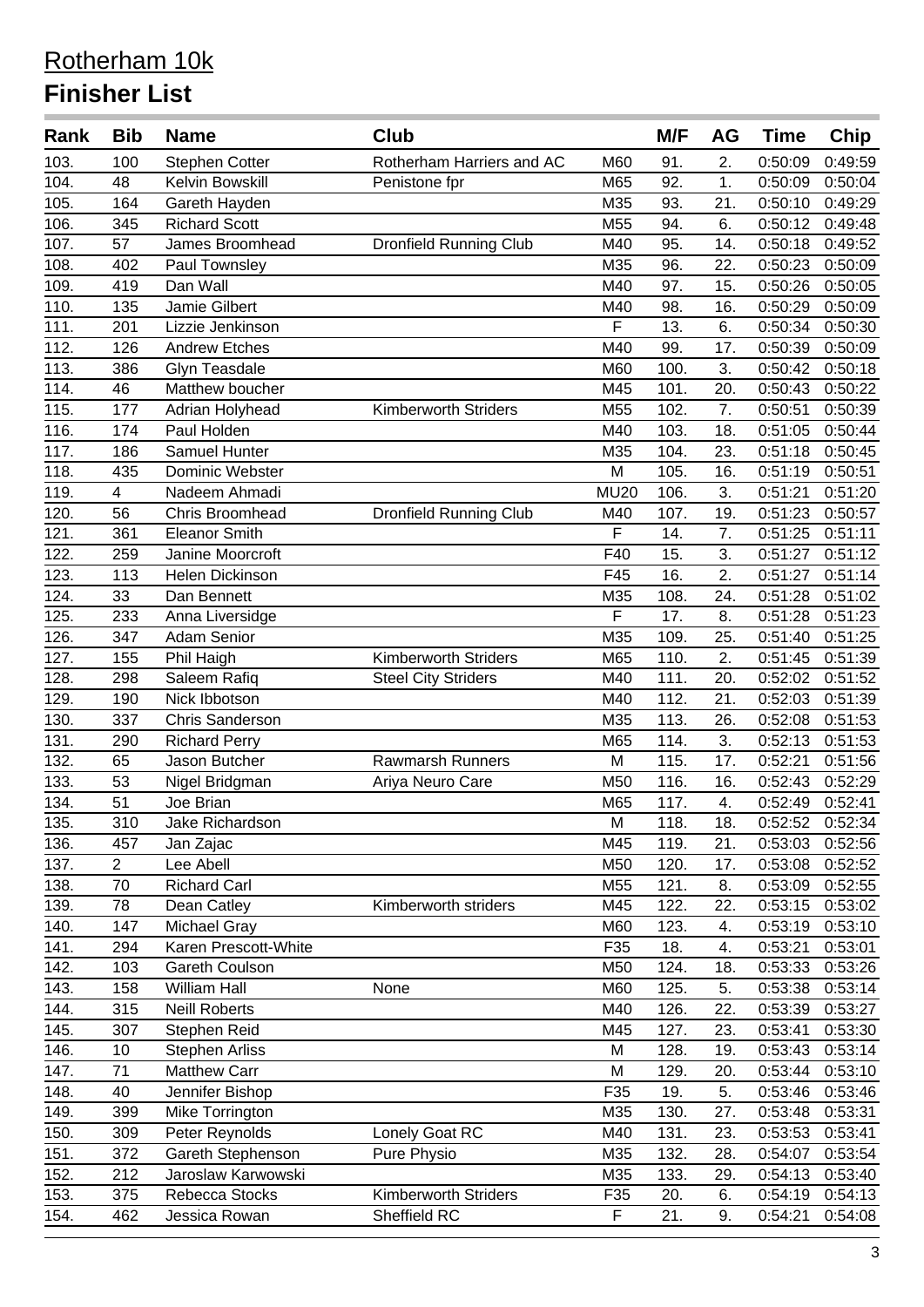| Rank | <b>Bib</b>     | <b>Name</b>             | <b>Club</b>                     |                 | M/F  | AG  | <b>Time</b> | <b>Chip</b> |
|------|----------------|-------------------------|---------------------------------|-----------------|------|-----|-------------|-------------|
| 155. | 328            | Darren Rose             | Rawmarsh runners                | M40             | 134. | 24. | 0:54:31     | 0:54:07     |
| 156. | 184            | Marc Hudson             |                                 | M40             | 135. | 25. | 0:54:38     | 0:54:17     |
| 157. | 268            | Shannon Murphy          |                                 | F               | 22.  | 10. | 0:54:39     | 0:54:32     |
| 158. | 20             | <b>Steven Bailey</b>    |                                 | M40             | 136. | 26. | 0:54:40     | 0:54:30     |
| 159. | 151            | Chris Green             |                                 | M60             | 137. | 6.  | 0:54:43     | 0:54:31     |
| 160. | 429            | Ian Warriner            |                                 | M45             | 138. | 24. | 0:54:44     | 0:54:02     |
| 161. | 195            | <b>Buddhadev Jana</b>   |                                 | M45             | 139. | 25. | 0:54:46     | 0:54:33     |
| 162. | 332            | Joanne Rowan            |                                 | F <sub>50</sub> | 23.  | 1.  | 0:54:48     | 0:54:30     |
| 163. | 21             | Malachy Bannon          |                                 | M65             | 140. | 5.  | 0:54:53     | 0:54:25     |
| 164. | 326            | lan Rookes              | <b>Clowne Road Runners Club</b> | M45             | 141. | 26. | 0:54:58     | 0:54:51     |
| 165. | 68             | <b>Philip Carford</b>   |                                 | M50             | 142. | 19. | 0:55:04     | 0:54:49     |
| 166. | 75             | Lyndsay Casey           |                                 | F40             | 24.  | 4.  | 0:55:11     | 0:54:59     |
| 167. | 348            | Peter Senior            |                                 | M40             | 143. | 27. | 0:55:11     | 0:54:59     |
| 168. | 132            | <b>Richard Finney</b>   |                                 | M65             | 144. | 6.  | 0:55:16     | 0:54:56     |
| 169. | 381            | Martin Taylor           |                                 | M55             | 145. | 9.  | 0:55:17     | 0:54:51     |
| 170. | 446            | Stephen Wilson          |                                 | M55             | 146. | 10. | 0:55:18     | 0:55:06     |
| 171. | 36             | <b>Richard Berry</b>    |                                 | M40             | 147. | 28. | 0:55:18     | 0:54:51     |
| 172. | 336            | Yekta Saidi             |                                 | F               | 25.  | 11. | 0:55:26     | 0:54:46     |
| 173. | 44             | <b>Tara Booker</b>      |                                 | F50             | 26.  | 2.  | 0:55:26     | 0:55:23     |
| 174. | 408            | Craig Tyas              |                                 | M40             | 148. | 29. | 0:55:28     | 0:55:09     |
| 175. | 185            | Peter Humphries         | Rotherham Harriers & AC         | M65             | 149. | 7.  | 0:55:34     | 0:55:23     |
| 176. | 130            | <b>Kerry Ferris</b>     | Root 1 Advertising              | F40             | 27.  | 5.  | 0.55:38     | 0:55:22     |
| 177. | $\overline{7}$ | Nadine Allott           |                                 | F45             | 28.  | 3.  | 0:56:00     | 0:55:41     |
| 178. | 316            | James Robertson         | Lonely Goat RC                  | M40             | 150. | 30. | 0:56:05     | 0:55:25     |
| 179. | 234            | Andrew Lloyd            |                                 | M35             | 151. | 30. | 0:56:10     | 0:55:17     |
| 180. | 148            | John Grayson            |                                 | M35             | 152. | 31. | 0:56:13     | 0:56:06     |
| 181. | 63             | <b>Stacey Burke</b>     |                                 | F               | 29.  | 12. | 0:56:20     | 0:55:50     |
| 182. | 364            | Paul Smith              | <b>Team Manvers</b>             | M55             | 153. | 11. | 0:56:21     | 0:56:11     |
| 183. | 1              | <b>Richard Abel</b>     |                                 | M40             | 154. | 31. | 0:56:21     | 0:55:51     |
| 184. | 406            | <b>Tracey Turner</b>    |                                 | F40             | 30.  | 6.  | 0:56:24     | 0:56:19     |
| 185. | 394            | Matt Timby              |                                 | M45             | 155. | 27. | 0:56:25     | 0:56:15     |
| 186. | 342            | <b>Katie Scholes</b>    |                                 | F40             | 31.  | 7.  | 0:56:35     | 0:56:22     |
| 187. | 272            | Peter Nelson            |                                 | ${\sf M}$       | 156. | 21. | 0:56:37     |             |
| 188. | 206            | Jo Johnson              | <b>Clowne Road Runners Club</b> | F40             | 32.  | 8.  | 0:56:40     | 0:56:24     |
| 189. | 42             | Josephine Blewitt       |                                 | F45             | 33.  | 4.  | 0:56:43     | 0:56:24     |
| 190. | 292            | <b>Andrew Plant</b>     | FORDY runs                      | M40             | 157. | 32. | 0:56:44     | 0:56:16     |
| 191. | 64             | Sarah Burton            | <b>Barnsley Athletic Club</b>   | F35             | 34.  | 7.  | 0:56:57     | 0:56:49     |
| 192. | 194            | Sharon James            | <b>DPFR</b>                     | F60             | 35.  | 1.  | 0:57:04     | 0:56:53     |
| 193. | 306            | Hannah Reeder           | <b>Rawmarsh Runners</b>         | F               | 36.  | 13. | 0:57:06     | 0:56:29     |
| 194. | 26             | Janet Barr              | <b>Ackworth Road Runners</b>    | F50             | 37.  | 3.  | 0:57:08     | 0:56:48     |
| 195. | 269            | Craig Muscroft          |                                 | M35             | 158. | 32. | 0:57:11     | 0:56:52     |
| 196. | 179            | Rebecca Hope            |                                 | F               | 38.  | 14. | 0:57:14     | 0:56:59     |
| 197. | 168            | Alex Heeley             |                                 | M               | 159. | 22. | 0:57:26     | 0:57:03     |
| 198. | 191            | Lakshmi N Reddy Ilavala |                                 | M45             | 160. | 28. | 0:57:27     | 0:56:52     |
| 199. | 303            | <b>Tracy Rawnsley</b>   |                                 | F <sub>50</sub> | 39.  | 4.  | 0:57:29     | 0:57:07     |
| 200. | 97             | <b>Ashley Cooper</b>    |                                 | M               | 161. | 23. | 0:57:30     | 0:57:12     |
| 201. | 124            | <b>Megan Elliott</b>    |                                 | F               | 40.  | 15. | 0:57:32     | 0:57:13     |
| 202. | 218            | Elizabeth Kidd          |                                 | F35             | 41.  | 8.  | 0:57:35     | 0:57:07     |
| 203. | 85             | <b>Thomas Charles</b>   | Rotherham Harriers and AC       | M65             | 162. | 8.  | 0:57:39     | 0:56:59     |
| 204. | 109            | <b>Ashley Davis</b>     |                                 | F35             | 42.  | 9.  | 0:57:40     | 0:57:02     |
| 205. | 86             | <b>Michael Chester</b>  |                                 | M               | 163. | 24. | 0:57:44     | 0:57:11     |
| 206. | 296            | Hannah Proctor          |                                 | F35             | 43.  | 10. | 0:57:45     | 0:57:25     |
|      |                |                         |                                 |                 |      |     |             |             |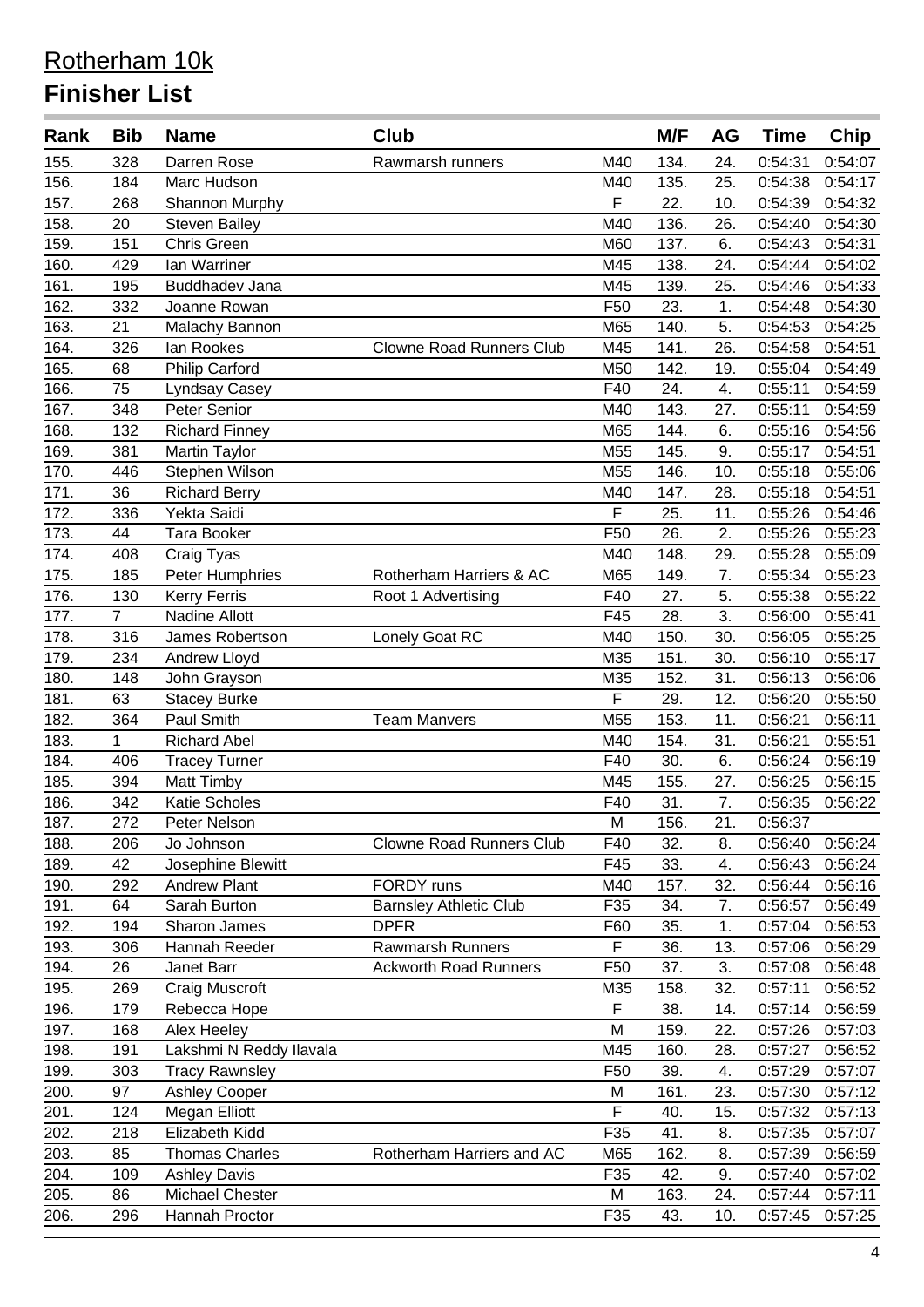| Rank | Bib | <b>Name</b>              | Club                            |                 | M/F  | AG  | <b>Time</b> | <b>Chip</b> |
|------|-----|--------------------------|---------------------------------|-----------------|------|-----|-------------|-------------|
| 207. | 445 | Robin Williamson         |                                 | M45             | 164. | 29. | 0:57:46     | 0:57:26     |
| 208. | 288 | Andy Payne               |                                 | M60             | 165. | 7.  | 0:57:55     | 0:57:32     |
| 209. | 90  | <b>lan Coates</b>        | <b>Rother Valley Swallows</b>   | M60             | 166. | 8.  | 0:57:56     | 0:57:38     |
| 210. | 351 | Samson Shikabonga        |                                 | M40             | 167. | 33. | 0:58:09     | 0:57:39     |
| 211. | 112 | <b>Matthew Dickel</b>    |                                 | M               | 168. | 25. | 0:58:09     | 0:57:42     |
| 212. | 441 | Kamila Wiechow           |                                 | F35             | 44.  | 11. | 0:58:16     | 0:58:02     |
| 213. | 182 | Andy Hubbert             | Pure Physio                     | M               | 169. | 26. | 0:58:17     | 0:58:04     |
| 214. | 327 | Jackie Rookes            | <b>Clowne Road Runners Club</b> | F50             | 45.  | 5.  | 0:58:29     | 0:58:14     |
| 215. | 341 | <b>Richard Schofield</b> | Rothwell Harriers & AC          | M55             | 170. | 12. | 0:58:31     | 0:58:09     |
| 216. | 404 | Jamie Turner             |                                 | M40             | 171. | 34. | 0:58:32     | 0:58:02     |
| 217. | 390 | Ashley Thompson          |                                 | M35             | 172. | 33. | 0:58:32     | 0:58:26     |
| 218. | 395 | David Tolley             |                                 | M60             | 173. | 9.  | 0:58:39     | 0:58:19     |
| 219. | 149 | <b>Michelle Greaves</b>  | <b>Whiston Runners</b>          | F35             | 46.  | 12. | 0:58:39     | 0:58:21     |
| 220. | 54  | Paula Briggs             |                                 | F50             | 47.  | 6.  | 0:58:40     | 0:58:15     |
| 221. | 187 | Julia Hush               |                                 | F50             | 48.  | 7.  | 0:58:40     | 0:58:31     |
| 222. | 24  | Glenn Barker             | <b>Rawmarsh Runners</b>         | M65             | 174. | 9.  | 0:58:41     | 0:58:03     |
| 223. | 392 | Julie Thompson           | Root 1 Advertising              | F50             | 49.  | 8.  | 0:58:41     | 0:58:21     |
| 224. | 210 | Faye Jordan              |                                 | F               | 50.  | 16. | 0:59:01     | 0:58:46     |
| 225. | 183 | Barbara Hudson           |                                 | F45             | 51.  | 5.  | 0:59:07     | 0:58:29     |
| 226. | 116 | Sian Dixon               |                                 | F               | 52.  | 17. | 0:59:07     | 0:58:53     |
| 227. | 239 | Steven Maher             |                                 | M35             | 175. | 34. | 0:59:10     | 0:58:45     |
| 228. | 188 | <b>Lindsay Hutton</b>    |                                 | F40             | 53.  | 9.  | 0:59:11     | 0:58:46     |
| 229. | 108 | <b>Meloney Dargie</b>    |                                 | F50             | 54.  | 9.  | 0:59:13     | 0:59:05     |
| 230. | 235 | Natalie Lowe             | Kimberworth Striders            | F35             | 55.  | 13. | 0:59:21     | 0:58:58     |
| 231. | 274 | Amy Ng                   | I-motion gym                    | F               | 56.  | 18. | 0:59:25     | 0:59:05     |
| 232. | 456 | Dave Wright              | Rotherham Harriers and AC       | M60             | 176. | 10. | 0:59:27     | 0:59:09     |
| 233. | 11  | Daniel Armstrong         |                                 | M35             | 177. | 35. | 0:59:28     | 0:58:54     |
| 234. | 436 | Emma Wheldon             |                                 | F35             | 57.  | 14. | 0:59:30     | 0:59:26     |
| 235. | 321 | Sharon Robinson          | <b>Fitmums and Friends</b>      | F50             | 58.  | 10. | 0:59:37     | 0:59:09     |
| 236. | 282 | Aleksandra Paciorek      |                                 | F40             | 59.  | 10. | 0:59:45     | 0:59:19     |
| 237. | 318 | Peter Robinson           |                                 | M40             | 178. | 35. | 0:59:45     | 0:59:02     |
| 238. | 434 | Michael Watson           |                                 | M65             | 179. | 10. | 0:59:47     | 0:59:01     |
| 239. | 431 | <b>Peter Watling</b>     |                                 | M65             | 180. | 11. | 0:59:52     | 0:59:44     |
| 240. | 249 | James Mault              |                                 | M40             | 181. | 36. | 0:59:53     | 0:59:20     |
| 241. | 96  | Paul Constable           | Ariya Neuro Care                | M55             | 182. | 13. | 0:59:56     | 0:59:47     |
| 242. | 120 | Michelle Eddison         |                                 | F <sub>55</sub> | 60.  | 1.  | 0:59:58     | 0:59:43     |
| 243. | 271 | Rebecca Neill            |                                 | $\overline{F}$  | 61.  | 19. | 0:59:59     | 0:59:35     |
| 244. | 403 | <b>Holly Trezise</b>     |                                 | F               | 62.  | 20. | 1:00:02     | 0:59:38     |
| 245. | 22  | <b>Tracy Barber</b>      |                                 | F40             | 63.  | 11. | 1:00:03     | 0:59:39     |
| 246. | 77  | <b>Jackie Casterton</b>  |                                 | F45             | 64.  | 6.  | 1:00:04     | 0:59:58     |
| 247. | 377 | John Stuart              |                                 | M50             | 183. | 20. | 1:00:11     | 0:59:39     |
| 248. | 370 | <b>Neil Stenton</b>      |                                 | M55             | 184. | 14. | 1:00:12     | 0:59:56     |
| 249. | 371 | Nicola Stenton           |                                 | F <sub>50</sub> | 65.  | 11. | 1:00:12     | 0:59:57     |
| 250. | 137 | <b>Jack Goddard</b>      |                                 | <b>MU20</b>     | 185. | 4.  | 1:00:26     | 1:00:01     |
| 251. | 378 | Sachin Tammewar          |                                 | M45             | 186. | 30. | 1:00:32     | 0:59:56     |
| 252. | 224 | Shaun Lancashire         |                                 | M60             | 187. | 11. | 1:00:35     | 1:00:04     |
| 253. | 34  | Karen Bentley            |                                 | F <sub>55</sub> | 66.  | 2.  | 1:00:47     | 1:00:34     |
| 254. | 31  | Marrin Bell              | <b>Kimberworth Striders</b>     | M45             | 188. | 31. | 1:00:53     | 1:00:30     |
| 255. | 150 | Adam Green               |                                 | M45             | 189. | 32. | 1:01:06     | 1:00:35     |
| 256. | 138 | Sally Goddard            |                                 | F40             | 67.  | 12. | 1:01:23     | 1:00:57     |
| 257. | 52  | Alice Briddock           |                                 | F               | 68.  | 21. | 1:01:26     | 1:01:01     |
| 258. | 192 | Nicol Ingram             |                                 | F               | 69.  | 22. | 1:01:30     | 1:01:27     |
|      |     |                          |                                 |                 |      |     |             |             |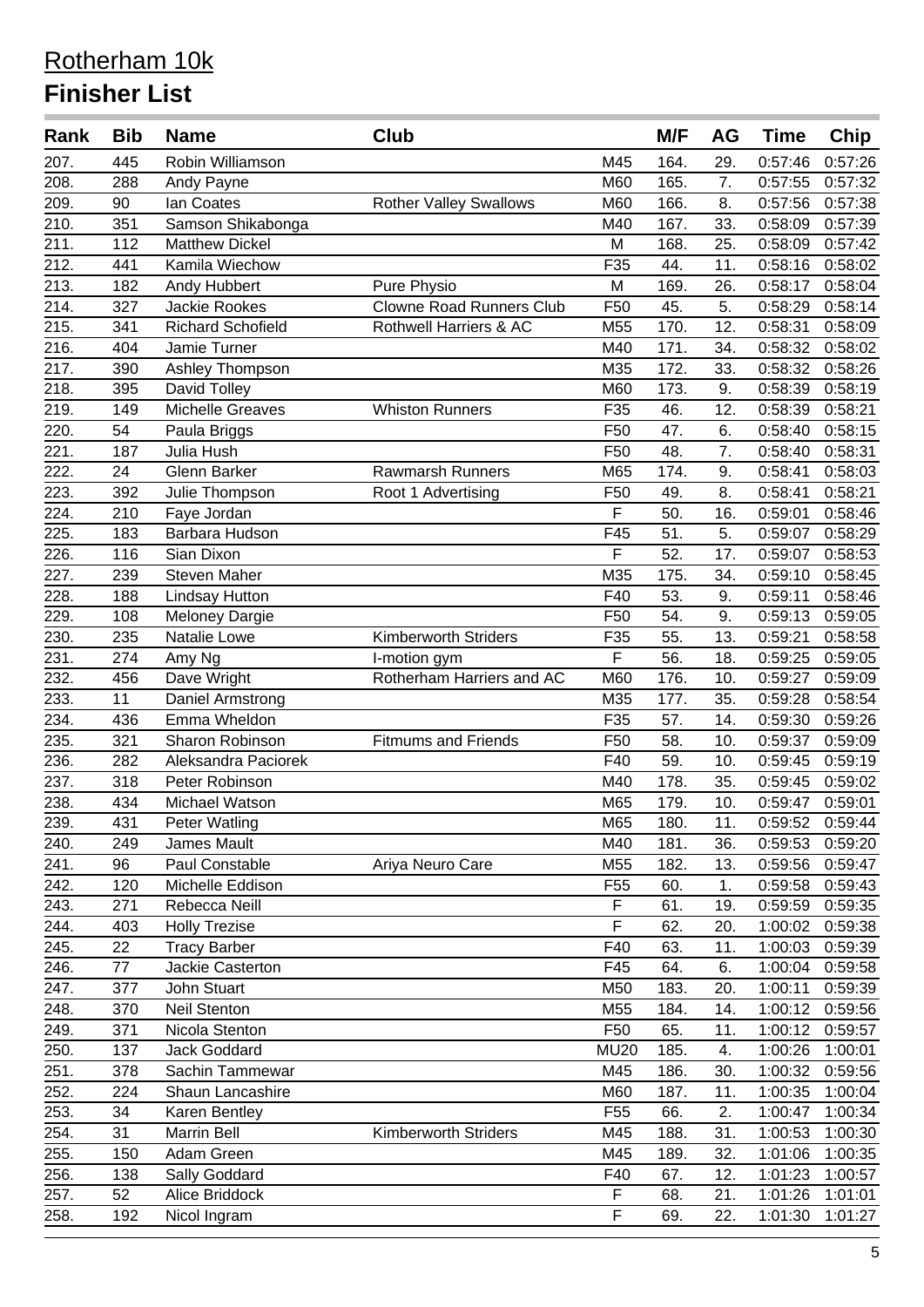| Rank | <b>Bib</b> | <b>Name</b>              | <b>Club</b>                   |                 | M/F  | AG  | <b>Time</b> | <b>Chip</b> |
|------|------------|--------------------------|-------------------------------|-----------------|------|-----|-------------|-------------|
| 259. | 425        | <b>Richard Walton</b>    |                               | M40             | 190. | 37. | 1:01:36     | 1:00:55     |
| 260. | 333        | John Ryan                |                               | M55             | 191. | 15. | 1:01:41     | 1:01:37     |
| 261. | 454        | Debbie Worthington       | <b>Ackworth Road Runners</b>  | F40             | 70.  | 13. | 1:01:57     | 1:01:38     |
| 262. | 382        | Max Taylor               |                               | <b>MU20</b>     | 192. | 5.  | 1:01:58     | 1:01:22     |
| 263. | 379        | Amanda Taylor            |                               | F40             | 71.  | 14. | 1:02:06     | 1:01:30     |
| 264. | 214        | Andy Kay                 |                               | M50             | 193. | 21. | 1:02:07     | 1:01:45     |
| 265. | 380        | Louise Taylor            | <b>Valley Hill Runners</b>    | F <sub>50</sub> | 72.  | 12. | 1:02:21     | 1:01:59     |
| 266. | 285        | Dave Parry               |                               | M60             | 194. | 12. | 1:02:28     | 1:02:10     |
| 267. | 358        | <b>Arthur Smith</b>      |                               | M65             | 195. | 12. | 1:02:41     | 1:02:14     |
| 268. | 165        | Jonathan Haynes          |                               | M35             | 196. | 36. | 1:02:41     | 1:02:13     |
| 269. | 415        | Jayne Wagstaff           |                               | F45             | 73.  | 7.  | 1:02:45     | 1:02:40     |
| 270. | 280        | Mags Openshaw            |                               | F45             | 74.  | 8.  | 1:02:47     | 1:02:25     |
| 271. | 87         | Janet Clark              | Kimberworth Striders          | F <sub>55</sub> | 75.  | 3.  | 1:02:47     | 1:02:38     |
| 272. | 384        | Robert Taylor            |                               | M55             | 197. | 16. | 1:02:55     | 1:02:22     |
| 273. | 385        | <b>Tracy Taylor</b>      |                               | F65             | 76.  | 2.  | 1:02:56     | 1:02:23     |
| 274. | 99         | <b>Madelaine Corr</b>    |                               | F35             | 77.  | 15. | 1:03:00     | 1:02:35     |
| 275. | 13         | Jennie Atkin             |                               | F50             | 78.  | 13. | 1:03:06     | 1:02:53     |
| 276. | 144        | <b>Karen Goulty</b>      |                               | F <sub>55</sub> | 79.  | 4.  | 1:03:07     | 1:02:59     |
| 277. | 411        | Les Vernon               |                               | M65             | 198. | 13. | 1:03:13     | 1:03:01     |
| 278. | 115        | Katy Dinnigan            |                               | F               | 80.  | 23. | 1:03:24     | 1:02:43     |
| 279. | 231        | <b>Kelly Ling</b>        |                               | F45             | 81.  | 9.  | 1:03:38     | 1:03:23     |
| 280. | 106        | <b>Michael Critchlow</b> |                               | M45             | 199. | 33. | 1:03:40     | 1:03:02     |
| 281. | 256        | <b>Brett Mese</b>        |                               | M45             | 200. | 34. | 1:03:40     | 1:03:02     |
| 282. | 222        | Gowardhan Kotra          |                               | M40             | 201. | 38. | 1:03:46     | 1:03:11     |
| 283. | 196        | Kelly Jarvis             |                               | F40             | 82.  | 15. | 1:03:58     | 1:03:30     |
| 284. | 156        | Tawqeer Hakeem           |                               | M               | 202. | 27. | 1:03:58     | 1:03:31     |
| 285. | 163        | Stephen Harrison         | I-motion gym                  | M45             | 203. | 35. | 1:04:06     | 1:04:03     |
| 286. | 189        | Gillian Hyliger          |                               | F35             | 83.  | 16. | 1:04:12     | 1:03:53     |
| 287. | 367        | Jessica Spittlehouse     |                               | F               | 84.  | 24. | 1:04:14     | 1:03:57     |
| 288. | 227        | Laura Laycock            |                               | F               | 85.  | 25. | 1:04:22     | 1:03:47     |
| 289. | 308        | Emma Renwick             |                               | F40             | 86.  | 16. | 1:04:25     | 1:03:49     |
| 290. | 30         | <b>Christian Beecher</b> |                               | M40             | 204. | 39. | 1:04:25     | 1:03:50     |
| 291. | 323        | Darren Robson            |                               | M45             | 205. | 36. | 1:04:33     | 1:04:12     |
| 292. | 324        | Rebecca Robson           | <b>Steel City Striders RC</b> | F45             | 87.  | 10. | 1:04:33     | 1:04:12     |
| 293. | 237        | Emily Lunn               |                               | F45             | 88.  | 11. | 1:04:35     | 1:03:59     |
| 294. | 335        | Claire Mechen            |                               | F35             | 89.  | 17. | 1:04:55     | 1:04:34     |
| 295. | 15         | Hannah Atkinson          |                               | <b>FU20</b>     | 90.  | 1.  | 1:04:58     | 1:04:35     |
| 296. | 363        | Nicola Smith             |                               | F45             | 91.  | 12. | 1:04:58     | 1:04:36     |
| 297. | 207        | Alice Johnston           |                               | F40             | 92.  | 17. | 1:05:10     | 1:05:02     |
| 298. | 267        | <b>Thomas Murfin</b>     | Sheffield RC                  | M               | 206. | 28. | 1:05:24     | 1:04:57     |
| 299. | 211        | Zena kargbo              |                               | F40             | 93.  | 18. | 1:05:33     | 1:05:03     |
| 300. | 260        | <b>Andrew Moore</b>      |                               | M               | 207. | 29. | 1:06:10     | 1:05:43     |
| 301. | 325        | Darren Roddis            |                               | M50             | 208. | 22. | 1:06:10     | 1:05:35     |
| 302. | 145        | <b>Melissa Goulty</b>    | Strideout                     | F               | 94.  | 26. | 1:06:33     | 1:06:24     |
| 303. | 202        | <b>Heather Jerrard</b>   |                               | F45             | 95.  | 13. | 1:06:34     | 1:05:57     |
| 304. | 452        | Rachael Woodhead         | <b>Kimberworth Striders</b>   | F40             | 96.  | 19. | 1:06:40     | 1:06:08     |
| 305. | 442        | Elizabeth Wilkinson      |                               | F35             | 97.  | 18. | 1:06:42     | 1:06:37     |
| 306. | 349        | <b>Ainsley Shadwick</b>  | Lonely Goat RC                | F35             | 98.  | 19. | 1:07:09     | 1:06:26     |
| 307. | 27         | Isobel Baugh             | <b>Rawmarsh Runners</b>       | F <sub>55</sub> | 99.  | 5.  | 1:07:09     | 1:06:31     |
| 308. | 32         | Aaron Bennett            |                               | <b>MU20</b>     | 209. | 6.  | 1:07:14     | 1:06:42     |
| 309. | 216        | Jamie Kennedy            |                               | M50             | 210. | 23. | 1:07:14     | 1:06:42     |
| 310. | 220        | Jacob Kinsey             |                               | M               | 211. | 30. | 1:07:15     | 1:06:46     |
|      |            |                          |                               |                 |      |     |             |             |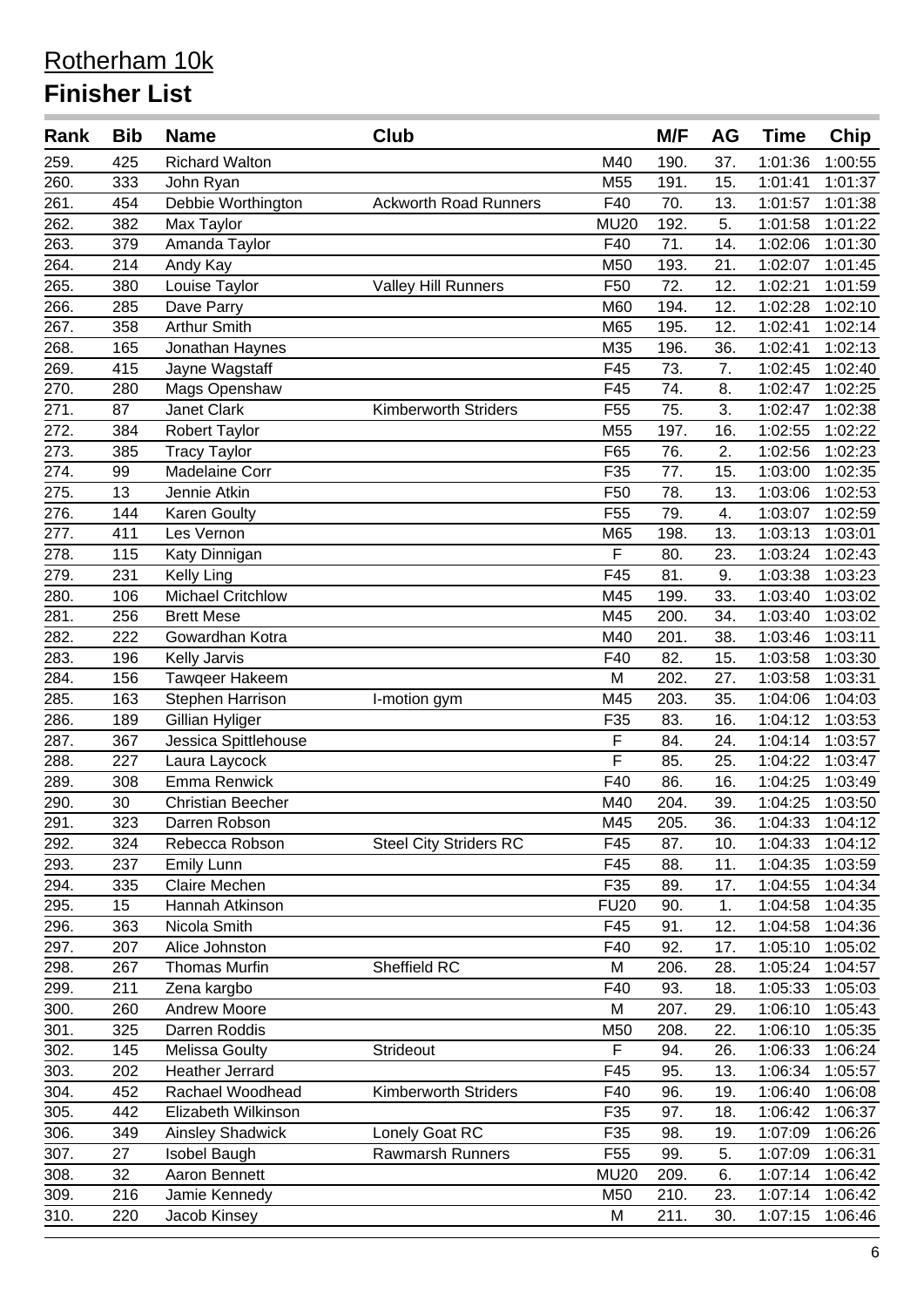| Rank               | <b>Bib</b> | <b>Name</b>                            | Club                            |                         | M/F          | AG         | <b>Time</b>        | Chip               |
|--------------------|------------|----------------------------------------|---------------------------------|-------------------------|--------------|------------|--------------------|--------------------|
| 311.               | 89         | <b>Jake Cleary</b>                     |                                 | M                       | 212.         | 31.        | 1:07:15            | 1:06:42            |
| 312.               | 74         | Abbie Cartledge                        |                                 | F                       | 100.         | 27.        | 1:07:15            | 1:06:43            |
| 313.               | 60         | Karen Burch                            |                                 | F50                     | 101.         | 14.        | 1:07:16            | 1:06:54            |
| 314.               | 424        | Victoria Walters                       |                                 | $\overline{\mathsf{F}}$ | 102.         | 28.        | 1:07:16            | 1:06:46            |
| 315.               | 423        | Ian Walters                            |                                 | M55                     | 213.         | 17.        | 1:07:17            | 1:06:45            |
| 316.               | 119        | Mary Eagers                            | <b>Crystal Peaks Runners</b>    | F40                     | 103.         | 20.        | 1:07:21            | 1:06:52            |
| 317.               | 277        | Louise Oak                             |                                 | F                       | 104.         | 29.        | 1:07:23            | 1:07:07            |
| 318.               | 278        | Simon Oak                              | Rotherham Harriers and AC       | M45                     | 214.         | 37.        | 1:07:23            | 1:07:07            |
| 319.               | 61         | Sara Burdis                            | <b>Clowne Road Runners Club</b> | F <sub>50</sub>         | 105.         | 15.        | 1:07:23            | 1:07:07            |
| 320.               | 204        | David Johnson                          | <b>Clowne Road Runners Club</b> | M45                     | 215.         | 38.        | 1:07:24            | 1:07:08            |
| 321.               | 286        | <b>Julie Parry</b>                     |                                 | F50                     | 106.         | 16.        | 1:07:29            | 1:07:12            |
| 322.               | 152        | Shell green                            |                                 | F35                     | 107.         | 20.        | 1:07:47            | 1:07:17            |
| 323.               | 360        | Daniel Smith                           |                                 | M                       | 216.         | 32.        | 1:07:49            | 1:07:28            |
| 324.               | 181        | Neil Howson                            |                                 | M50                     | 217.         | 24.        | 1:08:09            | 1:07:37            |
| 325.               | 334        | Mark Scott                             |                                 | M55                     | 218.         | 18.        | 1:08:12            | 1:07:47            |
| 326.               | 314        | <b>Diane Risley</b>                    | Doncaster Athletic Club         | F <sub>55</sub>         | 108.         | 6.         | 1:08:20            | 1:07:55            |
| 327.               | 398        | <b>Isabelle Tongue</b>                 |                                 | F                       | 109.         | 30.        | 1:08:27            | 1:08:12            |
| 328.               | 173        | Kelly Hodgson                          | <b>Rawmarsh Runners</b>         | F35                     | 110.         | 21.        | 1:08:37            | 1:07:58            |
| 329.               | 343        | <b>Jill Scott</b>                      |                                 | F <sub>55</sub>         | 111.         | 7.         | 1:09:04            | 1:08:25            |
| 330.               | 421        | Karen Waller                           |                                 | F <sub>55</sub>         | 112.         | 8.         | 1:09:07            | 1:08:41            |
| 331.               | 102        | Gary Coughlan                          |                                 | M50                     | 219.         | 25.        | 1:09:14            | 1:08:56            |
| 332.               | 300        | Mia Raisborough                        |                                 | F                       | 113.         | 31.        | 1:09:24            | 1:08:51            |
| 333.               | 29         | Lucy Beavers                           |                                 | F35                     | 114.         | 22.        | 1:09:28            | 1:09:24            |
| 334.               | 305        | Louise Reardon                         |                                 | $\overline{\mathsf{F}}$ | 115.         | 32.        | 1:09:34            | 1:09:06            |
| 335.               | 105        | <b>Tony Cowley</b>                     | Root 1 Advertising              | M65                     | 220.         | 14.        | 1:10:13            | 1:10:04            |
| 336.               | 117        | Keith Dowell                           |                                 | M65                     | 221.         | 15.        | 1:10:21            | 1:09:42            |
| 337.               | 229        | Duncan Lennox                          | <b>Steel City Striders RC</b>   | M60                     | 222.         | 13.        | 1:10:29            | 1:09:45            |
| 338.               | 205        | Jackie Johnson                         | Rawmarsh Runners                | F60                     | 116.         | 2.         | 1:10:29            | 1:09:51            |
| 339.               | 444        | Gemma Williamson                       |                                 | F                       | 117.         | 33.        | 1:10:49            | 1:10:22            |
| 340.               | 72         | <b>Thomas Carr</b>                     |                                 | M                       | 223.         | 33.        | 1:10:58            | 1:10:24            |
| 341.               | 295        | Georgia Pritchard                      |                                 | F                       | 118.         | 34.        | 1:10:59            | 1:10:23            |
| 342.               | 6          | Lisa Allen                             |                                 | F45                     | 119.         | 14.        | 1:11:05            | 1:10:48            |
| $\overline{343}$ . | 176        | Jeanette Holmes                        |                                 | F45                     | 120.         | 15.        |                    | 1:11:05 1:10:48    |
| 344.               | 98         | <b>Shelley Cooper</b>                  |                                 | F                       | 121.         | 35.        | 1:11:06            | 1:10:40            |
| 345.               | 14         | Andrea Atkinson                        |                                 | F50                     | 122.         | 17.        | 1:11:20            | 1:11:15            |
| 346.               | 139        | <b>Claire Godfrey</b>                  |                                 | F45                     | 123.         | 16.        | 1:11:20            | 1:11:15            |
| 347.               | 331        | N.N. 462                               |                                 | M                       | 1.           | 1.         | 1:11:39            | 1:11:20            |
| 348.               | 388        | Mark Thickett                          |                                 | M35                     | 224.         | 37.        | 1:11:44            | 1:11:27            |
| 349.               | 101        | Ian Cotton                             |                                 | M50                     | 225.         | 26.        | 1:11:44            | 1:11:10            |
| 350.               | 369        | <b>Emily Steainstreet</b>              |                                 | F                       | 124.         | 36.        | 1:11:52            | 1:11:11            |
| 351.               | 250        | <b>Robert May</b>                      |                                 | M60                     | 226.         | 14.        | 1:12:09            | 1:11:49            |
| 352.               | 193        | Noreen Iqbal                           |                                 | F45                     | 125.         | 17.        | 1:12:12            | 1:11:36            |
| 353.               | 80         | Kenneth Cawthorne                      |                                 | M65                     | 227.         | 16.        | 1:12:31            | 1:12:10            |
| 354.               | 25         |                                        |                                 | F35                     | 126.         | 23.        | 1:12:56            | 1:12:27            |
| 355.               | 84         | katy barnes<br><b>Stephen Charles</b>  | Rotherham Harriers and AC       | M45                     | 228.         | 39.        | 1:13:08            | 1:12:37            |
| 356.               | 28         | <b>Bernie Baxter</b>                   |                                 | F40                     | 127.         | 21.        | 1:13:34            | 1:13:12            |
|                    |            |                                        |                                 |                         |              |            |                    |                    |
| 357.<br>358.       | 154<br>153 | <b>Stephen Grice</b><br>Samantha Grice |                                 | M65<br>F                | 229.<br>128. | 17.<br>37. | 1:14:17<br>1:14:17 | 1:13:45<br>1:13:45 |
| 359.               | 448        | Julia Winder                           |                                 | F40                     | 129.         |            | 1:14:38            | 1:14:01            |
|                    | 257        |                                        |                                 | F45                     | 130.         | 22.<br>18. |                    |                    |
| 360.               |            | Sarah Meyers                           |                                 |                         |              |            | 1:14:56            | 1:14:22            |
| 361.               | 225        | Janice Langton                         |                                 | F <sub>55</sub>         | 131.         | 9.         | 1:15:03            | 1:14:31            |
| 362.               | 55         | Kevin Briscoe                          |                                 | M65                     | 230.         | 18.        | 1:15:22            | 1:14:51            |